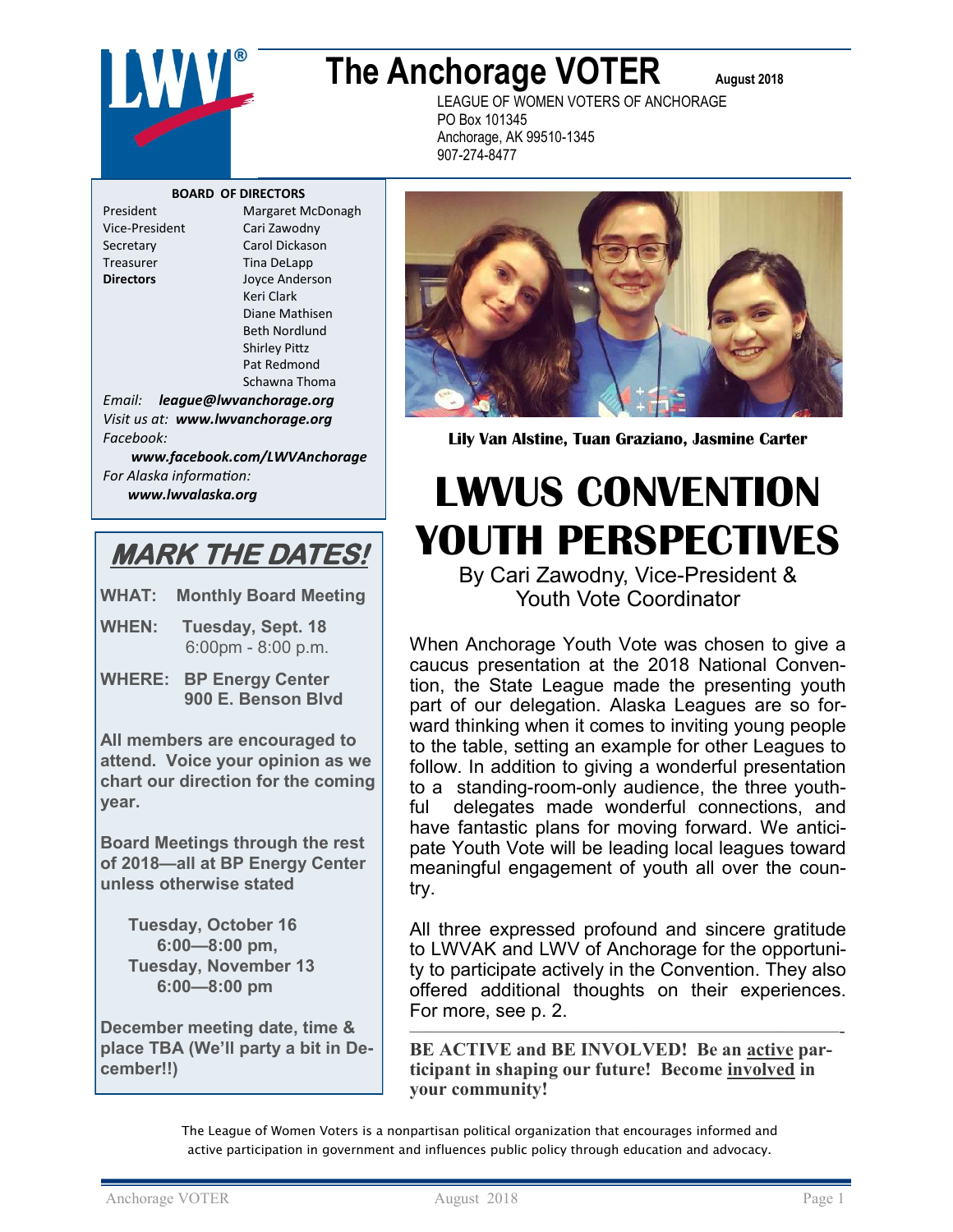

Jasmine Carter

I grew and learned so much at the Convention; it was truly an eye opening experience. It was very uplifting to be around so many dedicated ladies and gentlemen who are committed to fighting the good fight and protecting the rights of the people.

Something that I found especially exciting was the National Popular Vote Interstate Compact (NPVIC). I went to their morning session on the NPVIC and learned that there only needs to be 98 more votes to enact this compact. This is something I would like to pursue further as a new member of the league. I am extremely excited of the future of Youth Vote and where we will go. Thank you again to the league for giving us this opportunity to showcase what Anchorages' youth have accomplished.

Jasmine Carter



Tuan Graziano

The revelation that Youth Vote's would host a caucus at the LWVUS 2018 Convention was both a surprise and joy to me. Youth Vote, partners, and fellow co-conspirators became energized knowing that we had a chance to educate LWV members across the country about the possibilities that empowered youth presented. I never expected the overwhelming support we received the night of our presentation. It has inspired me to think and work towards a future where Youth Vote can exist across the nation.

I learned a lot about the suffrage movement and women's fight for equality. Rosa Rios's presentation was particularly interesting and gave me a new understanding of how women are viewed and valued unequally. During voting on issues and motions, I found new appreciation that we can vote and freely express opinions. I felt that voting in favor of the League supporting efforts to combat climate change was incredibly important. Also very important was the vote on the ERA and the right to privacy as an individual to make reproductive choices.

Tuan Graziano



Lily Van Alstine

The interest other leagues showed in Alaska Youth Vote was so heartening. I realized that there are adults who are ready to hear the voices of me and peers. Talking to other leagues showed me that, although youth engagement is valued, we really are the only ones doing anything like Youth Vote. Our nation's youth are a valuable resource and Alaska Youth Vote knows how to recruit and get youth excited about coming to the political table. I am more energized than ever about becoming politically active and spreading our organization's values.

The voting process was very exciting! The LWVUS has a lot more political power than other organizations I have been part of. It exhilarating to weigh in on positions on issues like gun control or abolishing the electoral college. Of all the votes I cast, the most significant one for me was on a motion specifically supporting the national popular vote. The outcome was a rare unanimous vote in favor of the ultimate goal of ending the electoral college.

Lily Van Alstine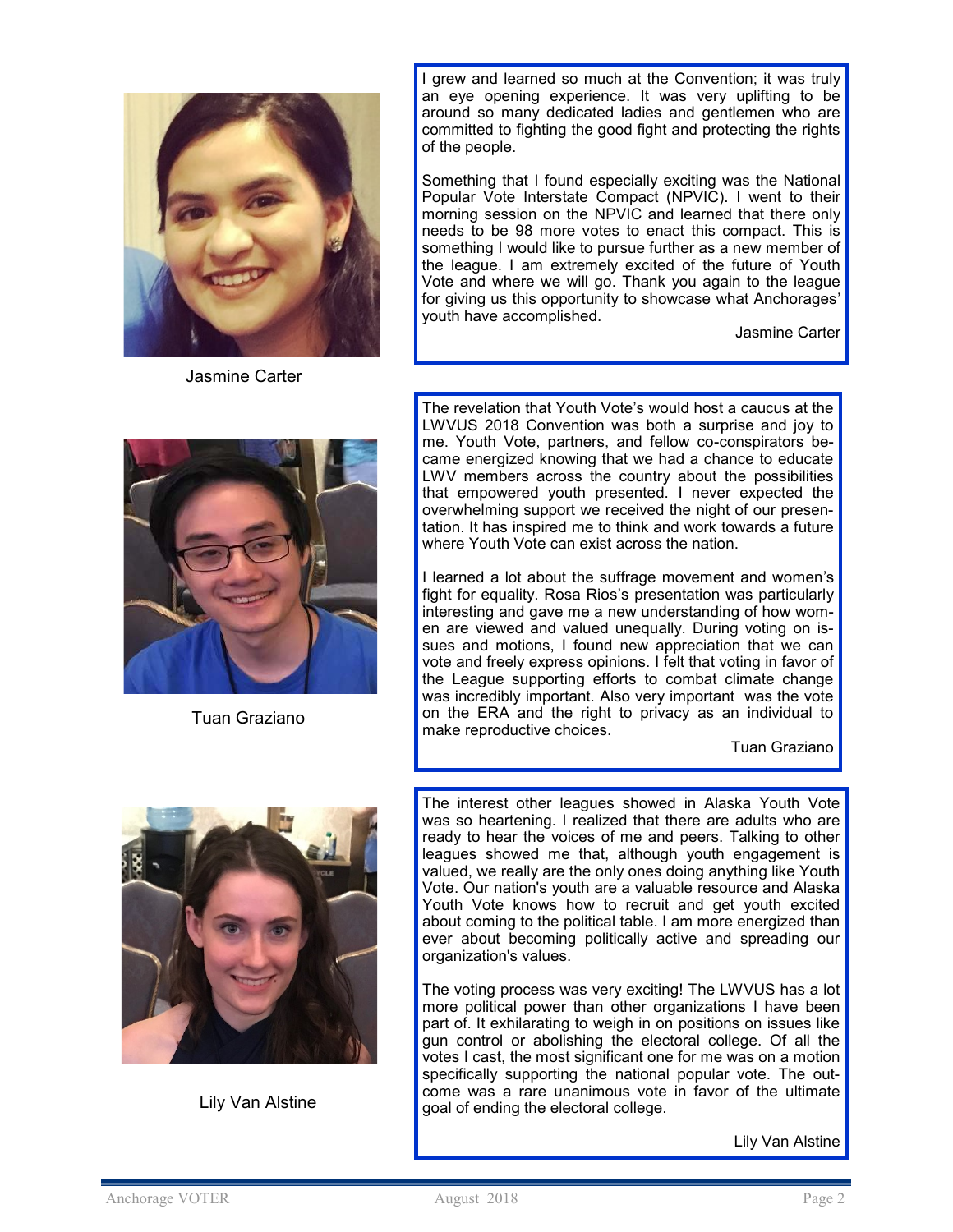### Message From the President Ϊ

<span id="page-2-0"></span>

#### Hello League Members

We're coming to the end of Summer. August brings blooming fireweed, earlier darkness, dropping temperatures, the onset of fall, and a noticeable uptick in things going on around our city. Children are back in school and back to the busy routines of the

school year. Hopefully the transition from the slower, more relaxed pace of summer to the humming activity of fall is a smooth and welcome shift for everyone.

It is also election season, which means the Anchorage LWV is busy, busy, busy. Now that the results of statewide primary election are nearing certification, the General Election ballot is mostly set! Concerned that Anchorage voters would be confused by the switch from the successful vote-by-mail municipal election last Spring to the more traditional in-person precinct voting, the Anchorage League published an Op-Ed piece in the Anchorage Daily News on August  $10<sup>th</sup>$ , just before the primary election. The goal was to inform Anchorage voters how the statewide elections required a return to voting at the polls. If you didn't see it, you can read it here:

[https://www.adn.com/opinions/2018/08/10/its](https://www.adn.com/opinions/2018/08/10/its-election-season-heres-how-to-exercise-your-civic-responsibility/#_)-election-season-heres-how-to-exerciseyour-civic-[responsibility/#\\_](https://www.adn.com/opinions/2018/08/10/its-election-season-heres-how-to-exercise-your-civic-responsibility/#_)

If you have moved, you need to update your voter registration before the General Election in November; October 5 is the deadline for updating your Registration. You can check the status of your voter registration by going to the State website: [http://](http://www.elections.alaska.gov/) [www.elections.alaska.gov/.](http://www.elections.alaska.gov/) Here you can make all the changes you might need and find out all the information you will need to know in order to participate in the Election.

The LWV of Anchorage has agreed to partner with the State Division of Elections to help get the word out to different Anchorage community groups that the statewide election in November is not being conducted as a Vote by Mail election. Citizens who do not vote early or apply for an absentee ballot will need to travel to their neighborhood polling place on election day to cast their vote. We hope that in this partnership we are able to get this important voting information out to the community and have a respectable turnout for the November election.

Other Work:

The LWV of Anchorage promotes the ideals of democracy and voting through many ways. One of which is helping other groups in the community with counting ballots in the various elections. Recently, three members volunteered their time to help count ballots at Identity Inc. for the Imperial Court Elections. Work of this nature brings in a small amount of funds to our League, and more importantly, promotes voting and the ideals of voting within these groups and within our community at large. This is a service that the LWV of Anchorage will provide to private organizations and to non-profits for a minor fee. Thank you to the volunteers who gave up an hour of their evening to count the Imperial Court ballots!

Find us online: WEBSITE: [lwvanchorage.org](#page-2-0) and [anchorageyouthvote.com](#page-2-0) FACEBOOK: [Anchorag](#page-2-0)[eYouthVote](#page-2-0) and [LWVAnchorage](#page-2-0) INSTAGRAM: [ancyouthvote](#page-2-0) TWITTER: [ANCYouthVote](#page-2-0)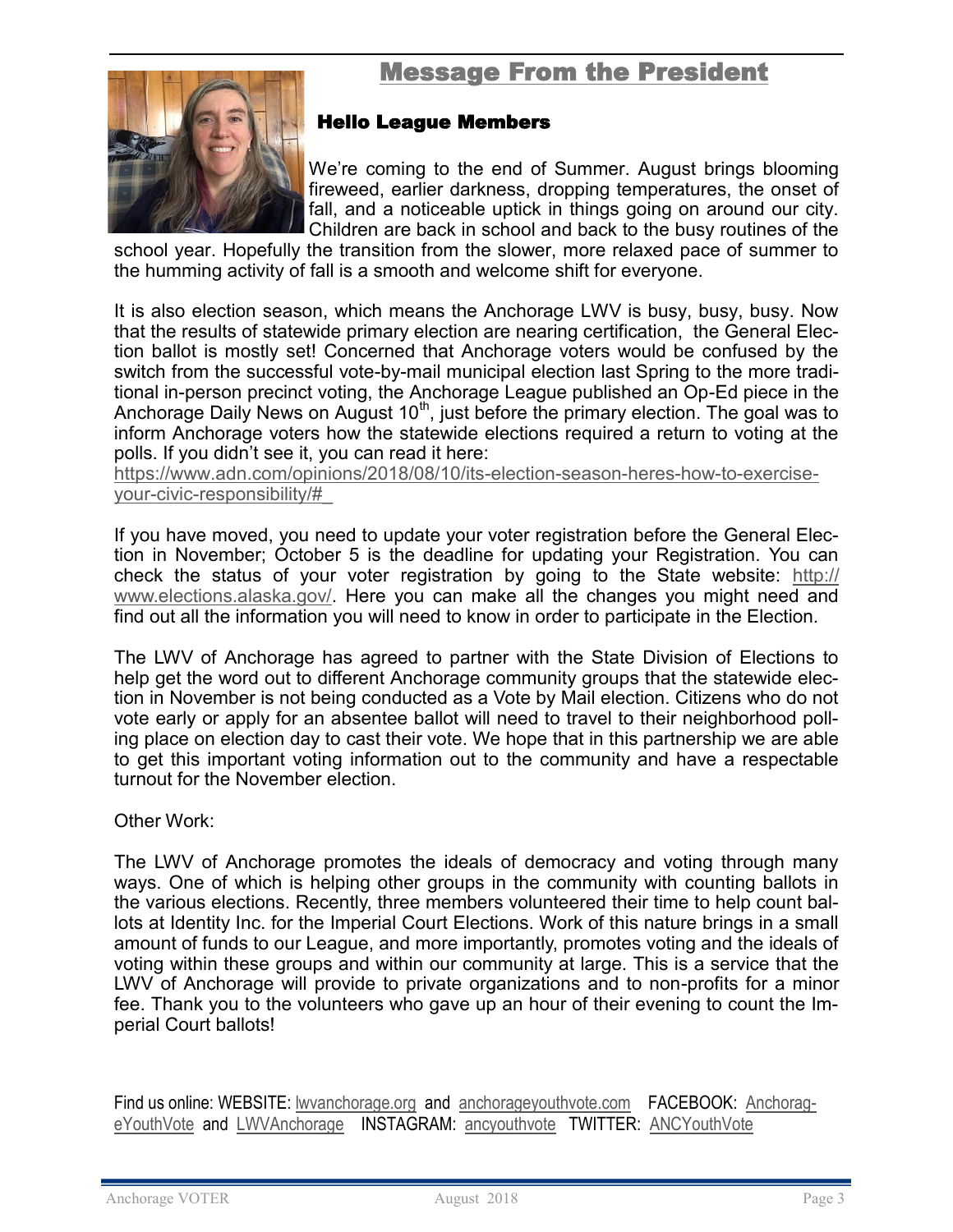#### **FRED & JEAN STASSEL BEQUEST BENEFITS ANCHORAGE LWV**

Jean Stassel was committed to the work and mission of the League of Women Voters; her commitment was evident in the hours she devoted to League service, including terms as State and LWV Anchorage President as well as a host of other roles. Their daughter Joan remains a long-time member of the Anchorage League. The commitment of the Stassel family to the Anchorage LWV was recently made manifest when the Anchorage League received notification that it was the beneficiary of an IRA left by Fred and Jean.

Jean & Fred grew up in Fond du Lac, WI; they met through their Methodist Youth Group, married in 1949, and honeymooned by driving the Alaska Highway, staying in Anchorage for 62 years at least partly because the road was too bad to drive back!! In addition to being a mother to six children, Jean was a substitute teacher, a commercial fisherwoman, and a tireless volunteer. Over her lifetime, in addition to her League activities, Jean was involved in the Eastern Star, the Alaska Children's Services, Scouting, and the Methodist Church.



Jean & Fred Stassel Celebrating 50th Anniversary

Fred had a varied career, working for the Corps of Engineers, the Alaska Railroad, and Matanuska Valley coal mines before settling on a career teaching math and science at Wendler until his retirement in 1975. He was a League member for many years until his death. Jean died in 2011, shortly after celebrating her  $84^{\text{th}}$  birthday and her  $62^{\text{nd}}$  wedding anniversary. Fred remained in their family home until the last two years of his life, moving to the Anchorage Pioneer Home when he was 92. A WWII veteran, he traveled to Washington D.C. with the Last Frontier Honor Flight in April 2017. He passed on the following September at the age of 94.

While no decision has been made about exactly how to use Fred and Jean's contribution, their generosity will enable the League to pursue projects to promote voter education and involvement in the coming months and years.

#### **ESSAY CONTEST QUESTION -** *Is Voting a Privilege, a Right, or a Responsibility?*

The Anchorage LWV is providing \$250 cash prizes to the winners of the High School and College Divisions of the essay contest in the UAA sponsored *Democracy and Civic Action Week*. An overall grand prize of \$500 is being provided by the ACLU. The essay contest is part of nine days of activities, beginning on Constitution Day (9/17) and extending through National Voter Registration day (9/22); the activities are sponsored by the UAA Center for Community Engagement Learning.

Essayists will be recruited to answer the question *Is Voting a Privilege, a Right, or a Responsibility.* Participants will be recruited through classes at both UAA and Anchorage high schools, and through social media and the *Northern Light,* the UAA campus newspaper. Winners will be announced – and prizes distributed – at the closing reception to be held at the UAA Library on 9/22 beginning at 6 pm.

The Democracy & Civic Action Week schedule can be accessed on the UAA website ([www.uaa.alaska.edu\);](http://www.uaa.alaska.edu) it is most easily accessed by typing *Democracy & Civic Action Week* into the search feature area on the upper corner of the site. All of the activities, which include national and local speakers as well as a diverse array of activities, are free and open to the public.